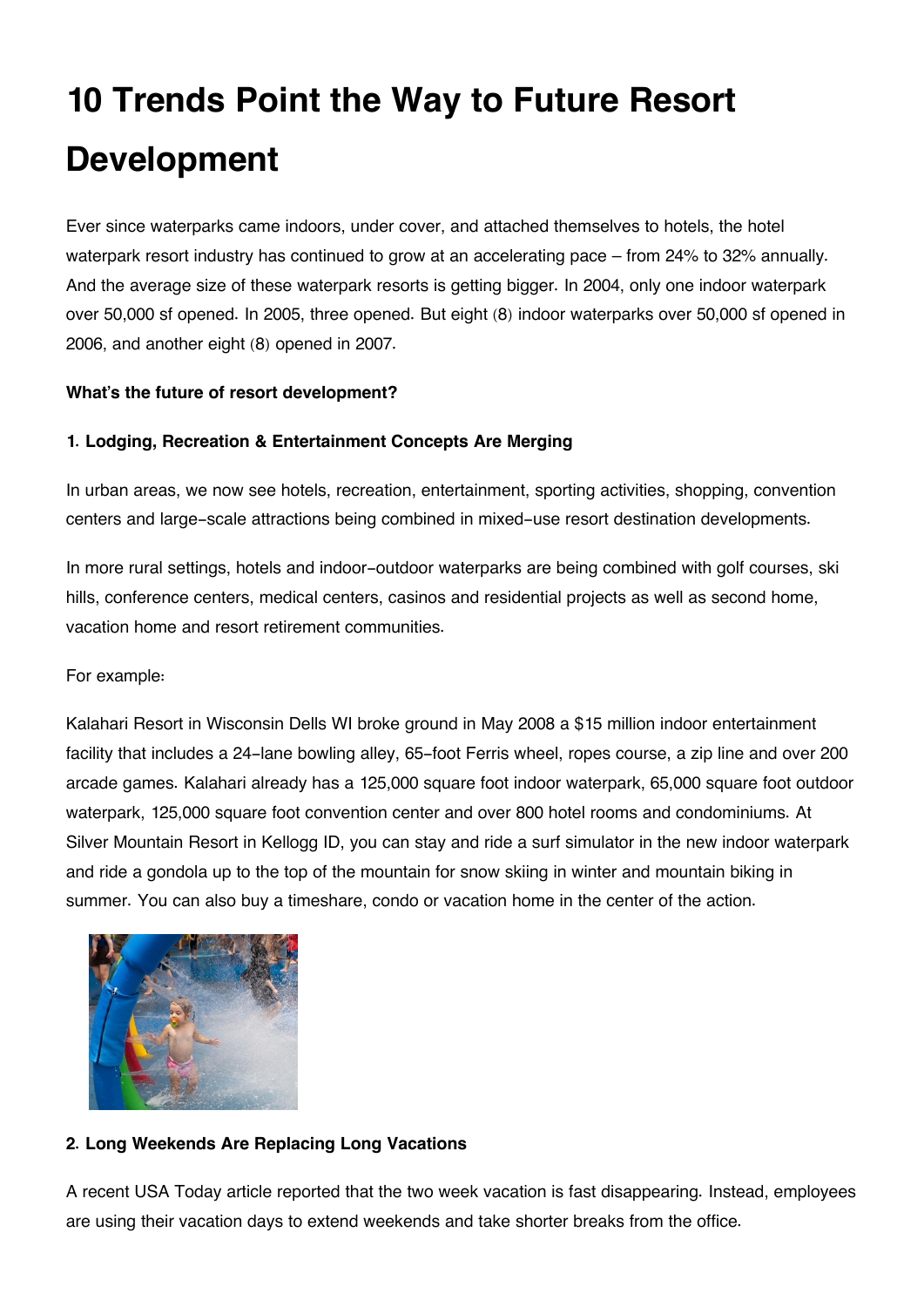Rising gas prices are partly to blame as well as mounting pressure for workers to be available to clients around the clock. And more dual income couples are finding it difficult to coordinate vacation schedules due to work demands. About 55% of vacationers will take several shorter weekend getaways instead of the traditional long summer retreat, according to a WNBC survey.

This trend certainly explains the popularity of drive-to regional resorts and the rapid growth of indoor waterparks as part of hotels and resorts. High gas prices, dissatisfaction with the airlines and shorter getaways all contribute to the relative success of regional drive-to resorts compared to the national flyto resorts.

# **3. Multi-Generational Family Gatherings Are More Popular**

Unlike the typical vacation of the past that involved just Mom, Dad and the kids, older and younger generations are traveling together more. In a nation in which families often live in separate states, sharing a vacation is a way for grandparents, parents and children to book some quality time and make memories.

Several waterpark resorts with large villas (sleeping 12 to 20 people) reported that these popular units sell out first. As a result of togethering, as it is called, indoor waterparks are being designed for all ages and resorts are responding with packages to please all ages.

# **4. Projects Are Moving Toward Mixed-Use Resort Destinations**

Mixed-use has come of age and is growing rapidly. It is one of the hottest product types in real estate. Almost every new hotel project includes a variety of components that create a destination for meeting, shopping, recreation and entertainment.

Why is mixed-use so popular among developers and lenders? Because all the components have a positive impact on each other and help to stabilize the entire project. Not all these impacts are fully understood by developers because mixed-use real estate projects are complex and require expertise in many different areas. However, almost everyone agrees that hotel owners are no longer content to have lodging generators nearby. They are designing and integrating these demand generators into destination projects that act as a strong magnet in the region.

# **5. Hotel Waterpark Resort Growth Is Accelerating**

Hotels and resorts with indoor waterparks are a small but rapidly-growing segment of the lodging, recreation and entertainment business. Hotel waterparks are popular with families and hotel owners because they fill empty rooms at higher room rates than hotels without indoor waterparks.

The waterpark sector of the resort industry has experienced annual growth ranging from 22% to over 30% in each of the last seven years. Clearly, hotel waterpark resorts are not a fad but here to stay.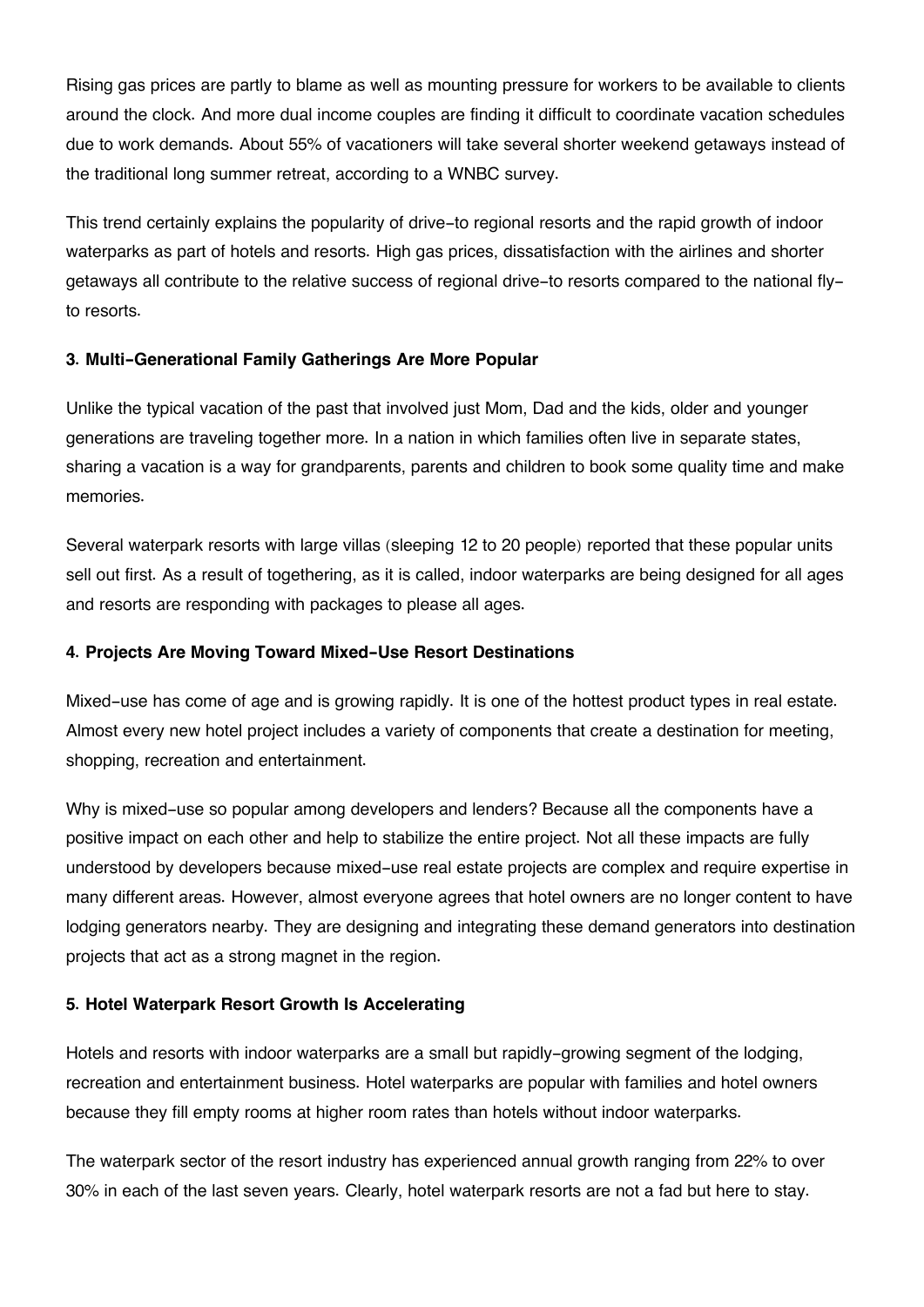

Every year the construction pipeline gets bigger. And hotel waterpark projects keep getting bigger in size. Many are part of mixed-use resort destination developments that include conference centers, recreation, entertainment, retail shopping, offices and residential units.

A hotel waterpark resort is just a hotel with a very expensive attraction, similar to having a golf course or conference center. While they can be expensive to build, the costs are small compared to their positive impact on hotel occupancy, room rates, room revenues and total guest spending.

# **6. Indoor Waterpark Projects Are Getting Bigger**

The average size of a hotel indoor waterpark has been steadily getting bigger each year. More and more hotel waterparks are adding meeting space to attract different types of customers during certain low periods throughout the year. And more hotel waterparks are part of larger mixed-use resort projects.

When deciding how big to build an indoor waterpark, conventional wisdom might tell a developer to build it slightly smaller than necessary. But in the hotel waterpark resort industry, just the opposite is true. "Bigger is better," a philosophy adopted by numerous developers goes to the heart of the matter – entertainment value. To encourage families with young children to drive up to 200 miles and spend more than \$200 a night for a family suite, you have to offer high entertainment value. The smarter developers understand this.

# **7. Adventure Sports Are Going Mainstream**

Activities include surfing, skiing, boarding, paddling, rafting, kayaking, rock-climbing, rope-walking and skydiving. The challenge is to master the media, things like snow, water, waves, rapids, rocks, ropes and skydiving. Almost all of these activities that pit man against nature are seasonal, such as kayaking in spring, ocean surfing in summer and snow skiing in winter.

With more and more man-made facilities, conveniently located close to home and work, where novices and enthusiasts alike can practice their skills more frequently, adventure sports are going mainstream and becoming part of mixed-use resort developments.

# **8. Trend from Natural to Man-Made Facilities**

Many of today's sporting enthusiasts want the real thing. Of course, it is better to play golf on a real outdoor golf course, but when it rains during your vacation time, it is nice to find a golf simulator at the resort. AboutGolf of Maumee OH is a 19-year old company that has become the world leader in indoor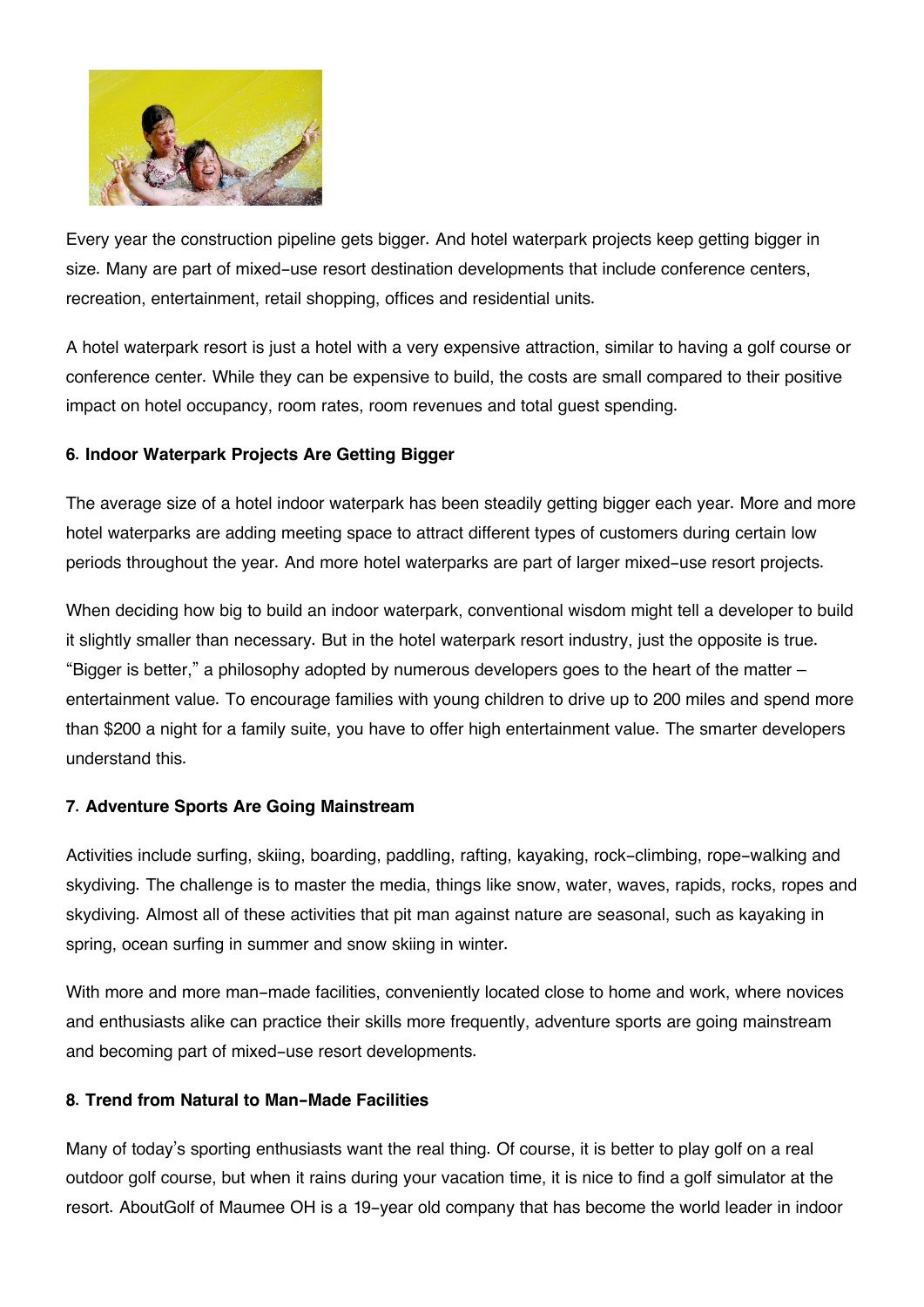golf simulator technology by providing a new level of realism. The company has over 500 golf simulators installed around the USA and worldwide with another 300 to be installed in the next year or so.

Another example is rock climbing. The artificial rock wall became popular when Recreational Equipment Inc (REI) installed man-made rock climbing walls in their 96 retail stores. While the expert rock climber wants the real thing, the novice rock climber can easily learn how to climb using the artificial climbing walls that are conveniently located close to home or the hotel. Even the expert climbers enjoy the climbing wall when the weather is adverse.

The US National Whitewater Center (USNWC) in Charlotte NC boasts the largest artificial river in the world – a multi-channel waterway for kayakers and rafters that is at the heart of the 307-acre facility that includes a ropes challenge course, 11 miles of mountain biking & hiking, the largest man-made outdoor rock climbing wall in the country, a 20,000 sf conference facility, restaurant and retail shop.



## **9. Every Outdoor Sport Will Have an Indoor Version**

Many sporting activities – golfing, rock-climbing, skiing, boarding, kayaking, rafting and surfing – were part of natural settings that included mountains, rivers and oceans. Traditionally, many of these activities have been outdoor adventure sports. But sporting enthusiasts say it is hard to get away from work at the right time. So, now resort and attraction developers are bringing the adventure closer to the market. It seems that every natural setting has a made-man artificial version. And every outdoor sport has an indoor version located closer to home.

# **10. New Structures & Enclosures Cover Large Spaces Affordably**

In the city of Brand, not far from where the Berlin Wall once stood, a former airship hangar houses Tropical Islands, a 700,000 sf indoor waterpark resort with sandy beach, lagoon, spa, fine dining and hotel. The huge resort is open 24/7, regardless of the weather outside, because it is covered.

Ocean Dome in Miyazaki, Japan is known as the world's largest indoor waterpark, the size of three football fields or 322,700 sf, due to its fully-retractable roof, which is kept open when warm weather permits.

Covering large spaces now makes it possible for outdoor venues to expand their peak season from 100 days to 365 days a year. And the new high-tech structures are less costly than traditional materials. Using a transparent roofing system, the resort developer can create an economical indoor island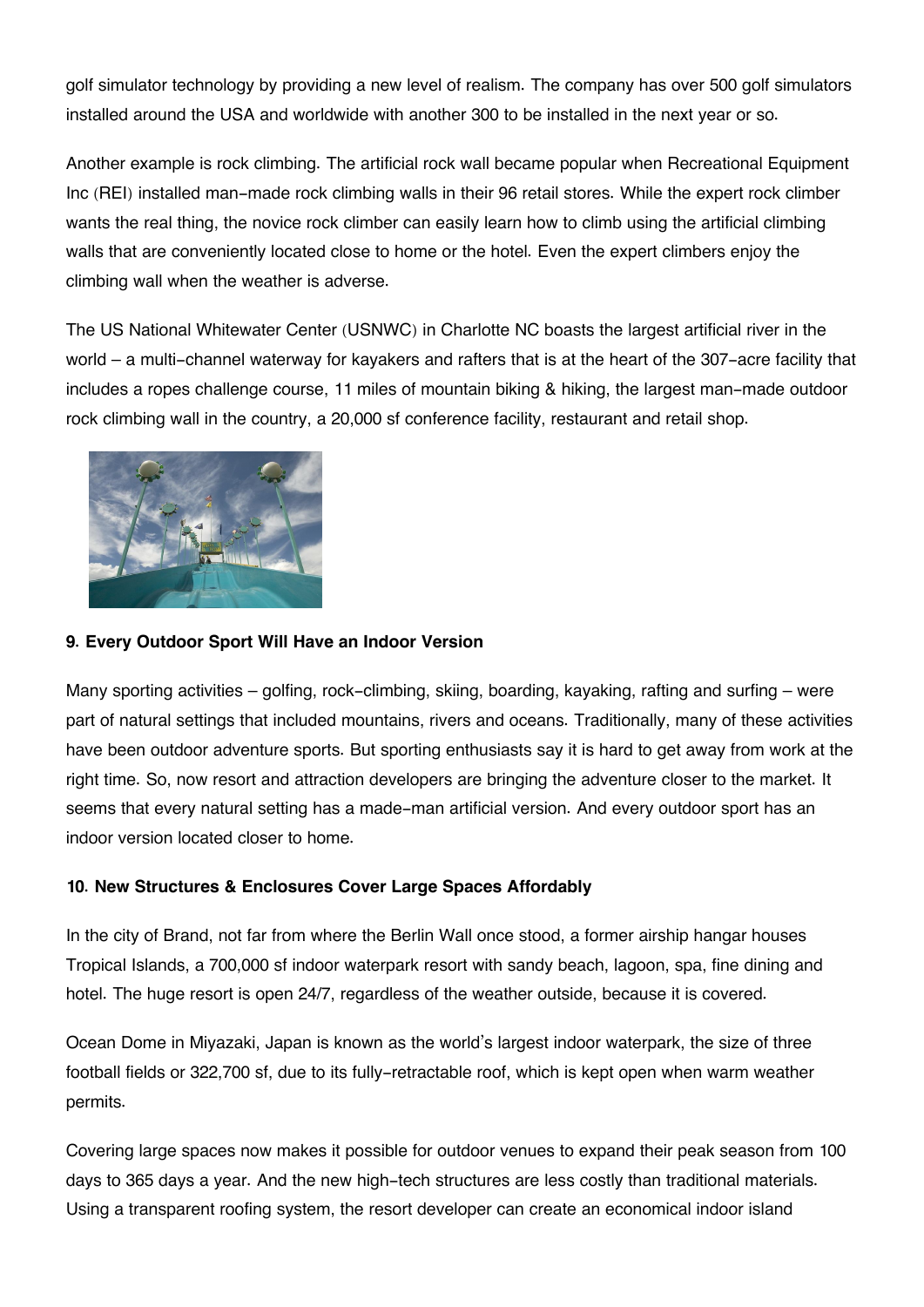paradise that is open to the sky all year long – a big attraction for people that live in areas where it's too cold, too hot or too rainy.

## **Possibility Thinking Results in Innovation**

It's not hard to predict the future of adventure sports resorts. Just imagine the impossible – like snow skiing in summer or surfing in the middle of the desert. Think about how to make artificial snow, or just imagine how to create a wave. Invent new equipment (skateboards, snowboards and wakeboards) that makes the old equipment (snow skis and water skis) seem dull.

Think about how to convert a winter resort into a year round resort. How about indoor skydiving? It is this type of possibility thinking that results in new business opportunities. Each innovation creates a new sporting activity, a demand for new indoor-outdoor facilities and an opportunity to capture revenues all year long – thus eliminating the risk of seasonality and climate in a resort investment.

And if you cluster all these demand generators into a mixed-use regional destination project – with lodging, recreation, entertainment, conference center, restaurants, nightclubs, retail shopping, offices and residential components – you have a winning combination.

## **Theme/Water Parks in 2008**

122.7 million: Total visits to the top 20 parks in North America, level with the performance in 2007. Between 2005 and 2008 the top 20 North American parks grew by a total of 3.9 percent. 57.4 million: Attendance for the top 20 European parks, representing a growth rate of 1.1 percent. Attendance growth of 7.6 percent from 2005-2008 for top European parks. 12.2 million: Visits to top 10 parks in Mexico and Latin America 66.9 million: Total attendance to top 10 Asian/Pacific Rim parks 186 million: The total theme park attendance for top 25 worldwide parks in 2008, down 0.4% from 2007 12.5 million: Combined visitation to the top 15 US waterparks, a growth of 1.8 percent from 2007 19.9 million: Total attendance to top 20 worldwide waterparks, up 1.4 percent from 2007.

TEA/ERA Attraction Attendance Report 2008

#### **By Jeff Coy**

Jeff Coy, ISHC, is president of JLC Hospitality Consulting of Phoenix-Cave Creek AZ and certified by the International Society of Hospitality Consultants. For more information regarding adventure sports and resort feasibility, contact him at 480-488-3382 or email jeffcoy@jeffcoy.com. Or go to www.jeffcoy.com.